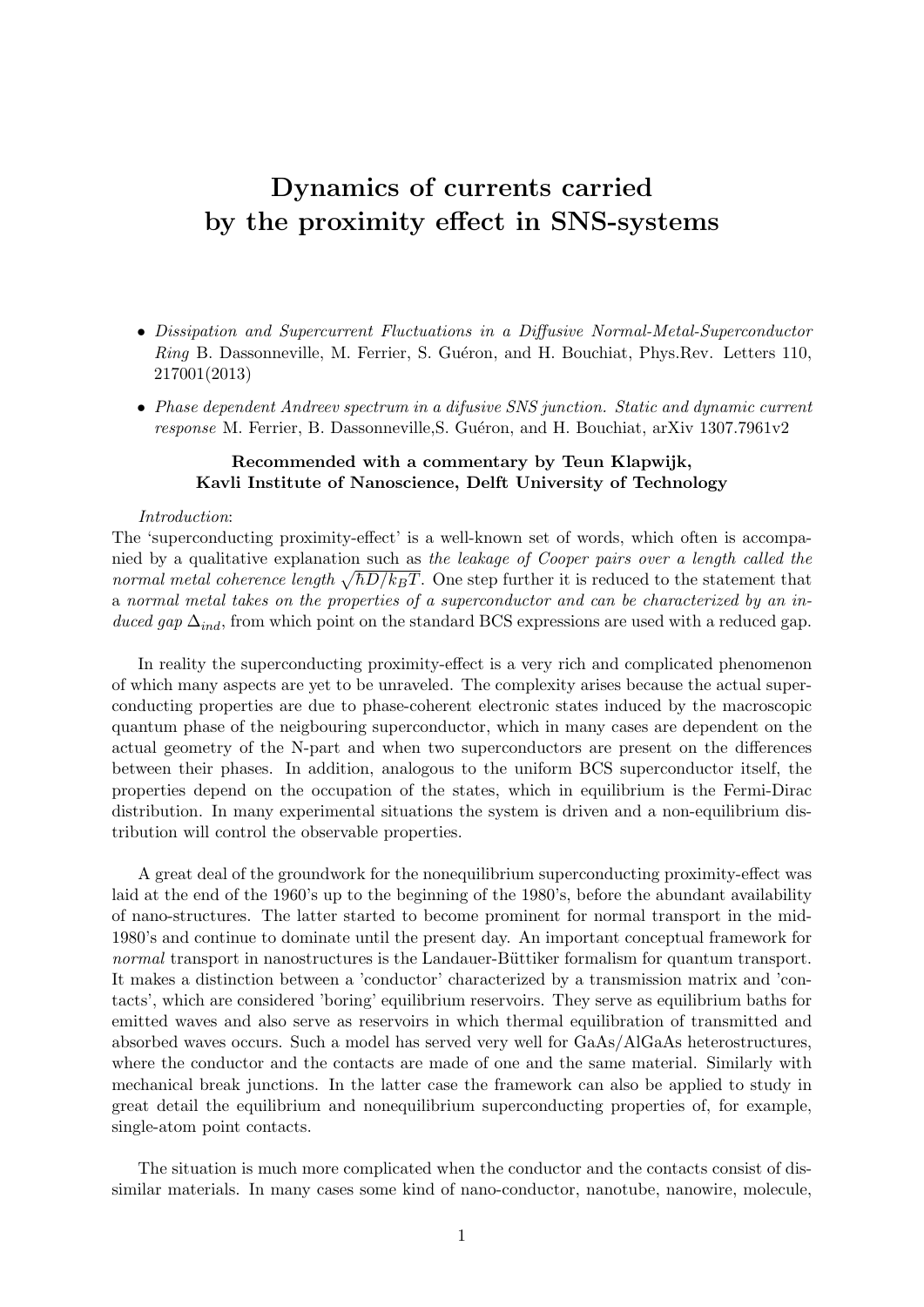2DEG, etc is contacted to one or two superconductors. Experimentally one finds, obviously, the Josephson-effect. Any kind of coupling of the two macroscopic quantum phases of the two superconductors will produce a supercurrent, which depends periodically on the phase-difference, will produce Shapiro steps or some form of the Fraunhofer-diffraction pattern (which is geometry dependent). Being a macroscopic quantum-effect these properties are fairly universal and therefore do hardly reflect specifics of the objects under study.

The interesting and urgent questions for the hybrid structures, in my view, are what are the phase-coherent microscopic states that carry the supercurrent, for zero voltage and at finite voltage, and how these are populated in the static and in the dynamic case. Although, one would wish that the conceptual framework can be as easily digestible as the Landauer-Büttiker framework the reality is most likely that the noequilibrium proximity-effect theory, known as the quasiclassical theory for nonequilibrium superconductivity will play a key role. And of course for the more ballistic case a tractable version of the Bogoliubov-De Gennes equations. The theory will have to be extended and applied to treat new experimental conditions. For example, although boundary conditions for a system between a diffusive superconductor and a diffusive normal metal as well as for two coupled ballistic systems are known, the boundary conditions for an interface between a ballistic normal metal system and a diffusive superconductor are not known. In fact, they may require detailed knowledge of the interface, often not known in experiments.

#### Dynamic effects in diffusive superconducting constrictions:

An example of properties studied is voltage-carrying state of superconducting constrictions such as pointcontacts and microbridges. Unfortunately, most of this type work is missing in the often used review of Likharev[1]. The review does not include the progress that was made in nonequilibrium superconductivity, in which the energy-dependence of many quantities plays a role and which was at the time of writing, 1978, still under development, in particular in its application to superconducting weak links.

In superconducting constrictions the current density in the constriction is the highest. Therefore the system behaves in many ways analogous to a SNS junction with a short N-channel, in which the weakening by the transport current is counter-acted by the presence of the nearby equilibrium superconductors. One of the earliest expressions for the DC supercurrent has been given by Aslamazov and Larkin[2].

For the voltage-carrying state the elementary first attempt to understand the current-voltage characteristic was based on the engineering-model introduced by Stewart and McCumber, the RSJ-model. It assumes a Josephson-element characterized by the two Josephson-equations  $I_s = I_c \sin \phi$  and  $d\phi/dt = 2eV/\hbar$  in parallel with a normal conductor with a current given by  $I_n = V/R$ . For a current-driven system one finds the well-known hyperbolic shape of the current-voltage characteristic for the time-averaged voltage:  $\langle V \rangle = 1/R\sqrt{I^2 - I_c^2}$ . This model makes it easy to understand that the observed I,V curve is a time-average. In addition, one can use this model also to calculate the response to an external microwave field to generate the so-called Shapiro-steps.

This engineering-model is very helpful from a pedagogical perspective to understand the rough features of constriction-type superconducting junctions, as well as many others. However, there are no real systems which actually show the behavior contained in the RSJ-model. The only exception is a real tunnel-junction on purpose shorted by a normal metal strip, as often used in SQUID-devices. For unshorted, genuine Josephson-junctions the RSJ-model ignores a variety of properties, which originate in the microscopy of the energy-dependent properties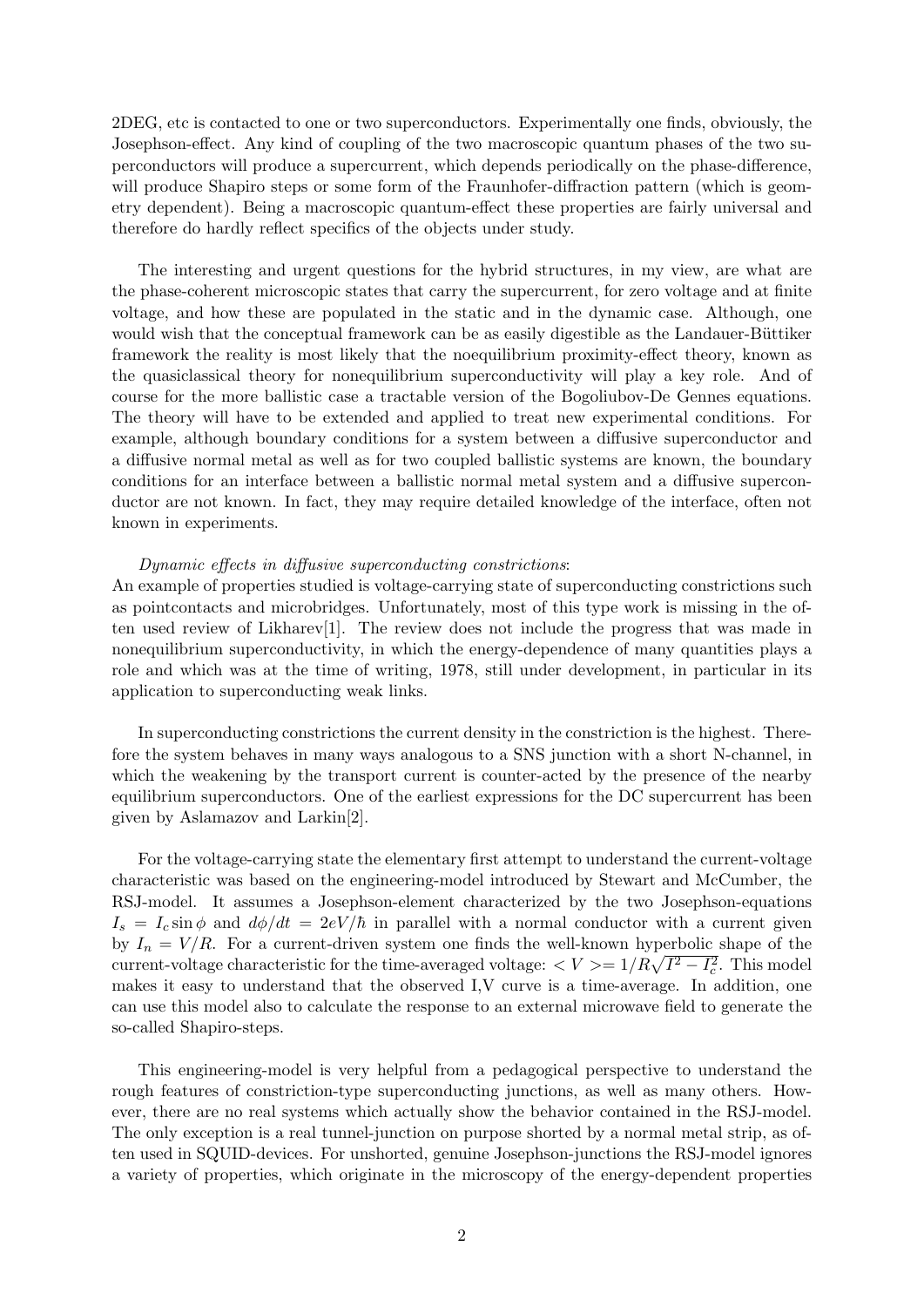of the coherent states in the constriction. Therefore they are all different in the details. To illustrate this point I take the symbols used in the RSJ-model. In contrast to what is assumed in the RSJ-model, the amplitude of the supercurrent  $I_c$  is not voltage-independent, the normal conduction is also *not* voltage independent, and the dependence on  $\sin \phi$  is often *not* correct. Finally, there is also the so-called  $\cos \phi$ -term which is a quasi-particle pair interference term, also omitted in the RSJ-model.

Here, in the present Commentary, triggered by the 2 papers of Ferrier, Dassonville, Gueron and Bouchiat, the focus is only on the voltage dependence of the supercurrent  $I_c(V)$ . For superconducting constrictions the value of  $I_c(V)$  at finite voltages can and, in fact in many cases, is different from the one at  $V = 0$ . The latter can easily be determined, but the former at finite voltages is hidden in the time-averaged value. It is found experimentally that with increasing voltage the amplitude rises proportionally with the dc voltage until it reaches a voltage at which the Josephson-frequency, the frequency of the oscillating voltage, equals the inelastic scattering time of the superconducting material used[5]. At that point the amplitude increase saturates and stays fixed for increasing current. This phenomenon is called 'dynamic enhancement' of the critical current[6].

This behavior is due to the following physical process[3, 4, 7]. For simplicity of the argument we assume a dc voltage-bias. In the Josephson-effect the distribution of current-carrying states in the constriction is energy-dependent and the actual dependence is on its turn controlled by the phase-difference (see for example Baselmans et al[8]). For  $V = 0$  with increasing current the phase-difference adjusts itself to be compatible with this current. At finite voltage the Josephson-relation,  $d\phi/dt = 2eV/\hbar$ , leads to a linear increase of the phase difference, which microscopically means that the current-carrying density of states oscillates in time. To mimic this pattern Tinkham[6] used the terminology of a relaxation oscillation. For a voltage the supercurrent is accelerated and with increasing supercurrent the critical current is reached, where the superconducting state collapses and the constriction is temporarily quasi-normal. At this point in time the current is carried fully as a normal current and the superconducting state can rebuild, starting to carry also a supercurrent. This relaxation oscillation occurs at the Josephson-frequency.

The crucial understanding is that with increasing voltage, i.e. increasing Josephson frequency, the density of states in the constriction is changing so rapidly that it gets populated with some delay, making it dissipative, and the average supercurrent is affected in the sense that it increases in amplitude. The important parameter is the energy-relaxation time  $\tau_{in}$ , which controls the tendency to equilibrium by electron-phonon processes. For  $eV \ll \tau_{in}$  the supercurrent is out of phase by  $\pi/2$  and therefore appears dissipative. For  $eV \gg \tau_{in}$  the supercurrent is in phase with the static part. This pattern of enhanced supercurrent for finite voltages is called dynamic enhancement in analogy to the enhancement of superconductivity in films in a microwavefield as first predicted by Eliashberg.

#### Dynamic effects in diffusive SNS systems:

In the recent articles by Ferrier, Dassonville, Gueron and Bouchiat, the same theme is being addressed but now in modern well-defined nanostructured SNS systems. Although the proximity-effect in NS was introduced in the early 60's, shortly after Josephson's prediction, their quantitative research started much later. The reason was that their impedance, before the advent of nanostructuring, was much too low for practical applications. Therefore there was much more interest in tunnel-junctions as well as in constricton-type junctions in contrast to the very low-impedance SNS junctions.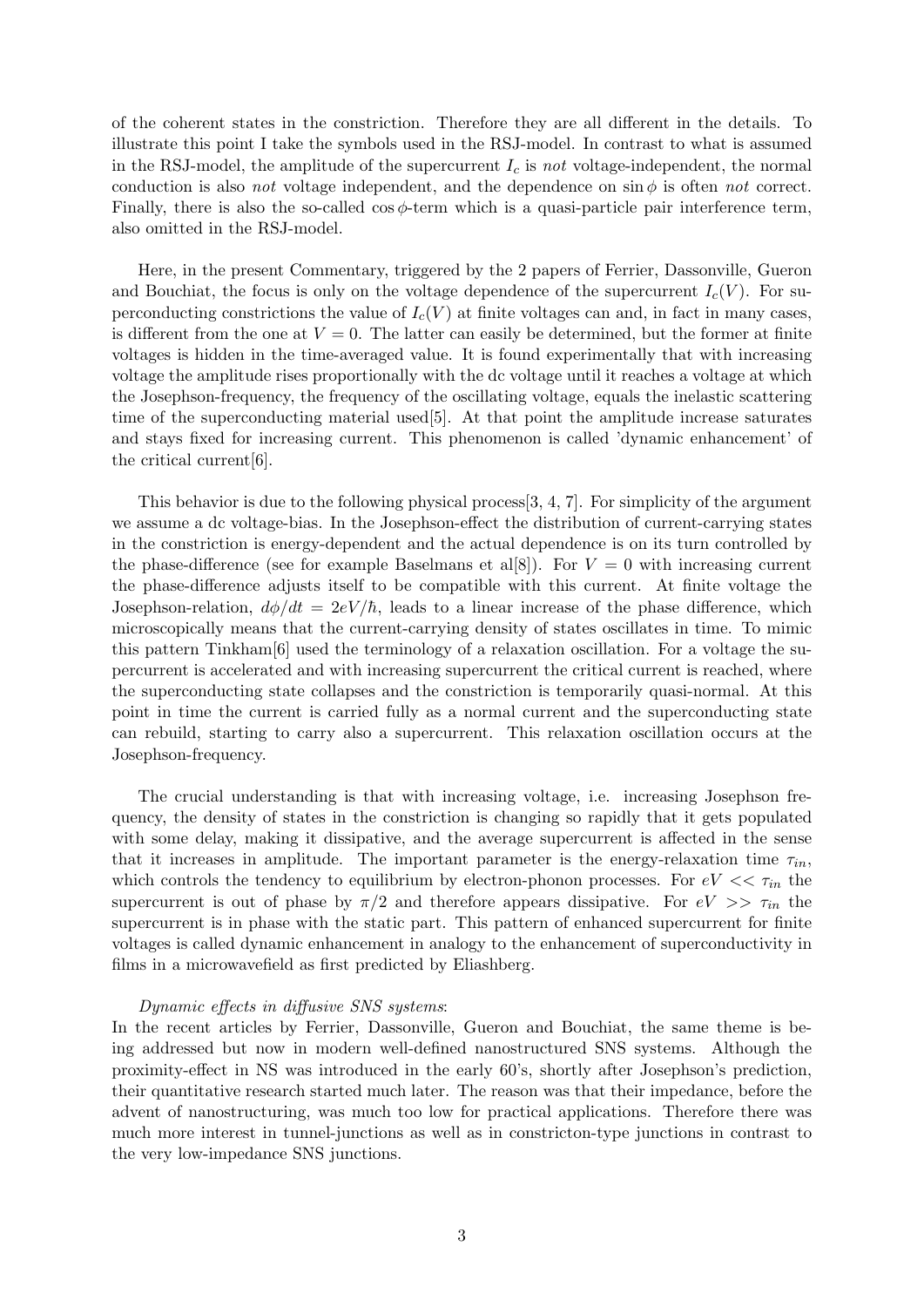Theoretically the one-dimensional ballistic case for SNS junctions was addressed early on by Kulik, Ishii and Bardeen & Johnson, as due to one-dimensional Andreev bound states. Such ballistic systems have only recently become experimentally accessible. The diffusive case has become accessible by the gradual progress in nanofabrication, initially by combining semiconducting 2DEGs with superconducting contacts and later with ordinary metals combined with superconductors. In principle the theory to address the diffusive case, the quasiclassical theory for diffusive systems, was already available, but controlled experimental data were needed to provide mutually stimulating progress.

In a diffusive SNS system the density of states in N is dependent on the phase-difference and shows a so-called mini-gap, which is related to the Thouless energy. The current carried by these states is controlled by their occupation numbers. This was very elegantly demonstrated by Baselmans et al.[9] in which by tuning the occupation numbers they were able to create a  $\pi$ -junction i.e. altered the fundamental current-phase relation showing that sin  $\phi$  is not a fundamental relationship of a SNS Josephson-junction but one that results from an appropriate integral over the energies, for a given distribution-function.

In the experiments reported by Ferrier, Dassonville, Gueron and Bouchiat they take a welldefined diffusive SNS system. They use two different conceptual schemes to discuss the results. On the one hand they speak about a dense Andreev spectrum in N, on the other hand they apply the quasiclassical nonequilibrium theory (which they call Keldysh-Usadel). The essence is the same in the sense that they envision an energy and phase-difference dependent density of states in N. The SNS devices is part of a superconducting loop, which allows the tuning of the macroscopic phase-difference with a magnetic field (a well-known technique often called Andreev-interferometry). The SNS device is also coupled to a multi-mode superconducting resonator. It allows them to measure the resonant response of the resonator for changes in the impedance of the SNS loop. The conditions of the loop are changed by an applied flux, which is equivalent to applying a phase-difference across the SNS junction. While modulating the flux they monitor the change in eigen-frequency as well as the change in quality-factor of the resonator. Through this they obtain the complex susceptibility, which contains the information about the in-phase and out-of-phase component, or the dissipative and the kinetic inductance component of the currents carried by the SNS device.

The measurements are carried out over a frequency range of 190 MHz to 3 GHz and over a temperature range of 0.4 to 1.5 K. The frequency range is important because it allows them to cover a regime where  $\tau_{in}^{-1}$  is smaller or larger than the frequency. The relaxation time  $\tau_{in}^{-1}$  is assumed to be determined by a thin layer of Pd between the niobium and the normal metal. The not too low temperature range allows them to maintain a  $k_BT >> E_{minigap}$ . The experimental observations are quite clear in demonstrating the emergence of the dissipative component. They observe clearly the change from  $2\pi$  to  $\pi$  periodicity with increasing frequency. The data appear to be consistent with what is to be expected qualitatively for a SNS junction and the two articles should further speak for themselves.

They supplement their analysis with calculations based on the Bogoliubov-DeGennes equations with on-site disorder using an Anderson-model. In addition they compare the results also with results based on the Keldysh-Usadel equations[11]. They find excellent agreement for the low frequency regime, but differences in the high frequency regime. Possible differences are interesting because the Usadel equations are for impurity-averaged Green's functions, whereas in some cases one is interested in the ballistic limit and the cross-over from diffusive to ballistic processes is very important for many of the current experiments.